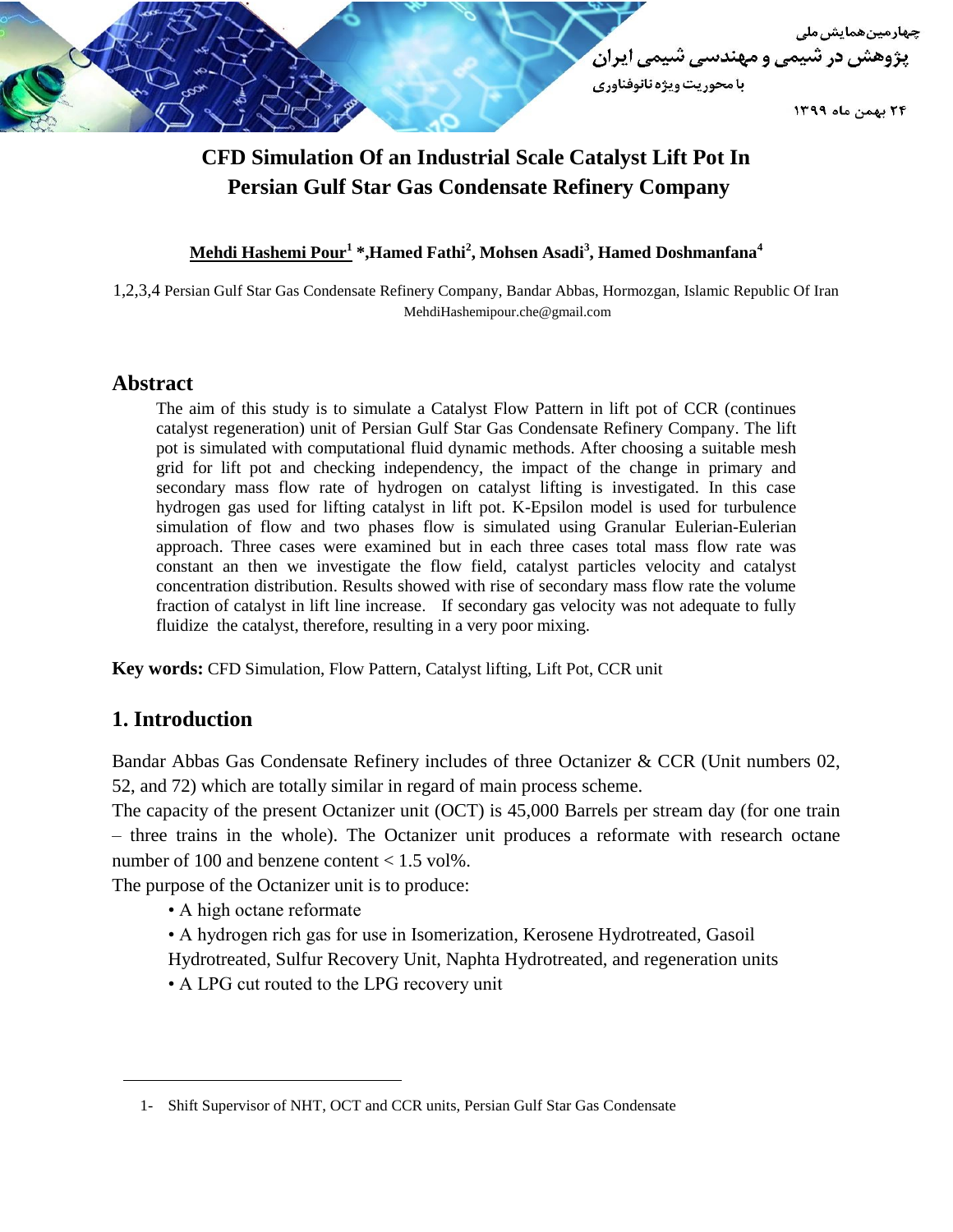**جهارمین همایش ملی** یژوهش در شیمی و مهندس*ی* شیم*ی* ایران با محوريت ويژه نانوفناوري

۲۴ بهمن ماه ۱۳۹۹

 This process utilizes moving catalyst bed technology. The hydrotreated naphtha feed stream is reacted at very low pressure (4.4 , 3.9 , 3.5 barg) in three adiabatic reactors over a moving bimetallic catalyst bed in a hydrogen environment. Catalyst is withdrawn at a fixed rate from the

reaction section and is regenerated in a continuous catalyst regeneration unit (CCR) before returning to the reaction section. This continuous regeneration of the catalyst allows the catalyst beds to operate with a low coke deposit, thereby ensuring maximum catalyst performance at the process operating conditions.[1]

#### **Catalyst flow in lifts**

The catalyst flow is adjusted as follows : the total flowrate of the lift gas must remain as steady as possible since any change in this flow will affect the velocity of the catalyst in the lift line. This flowrate must be checked carefully because a too high velocity may lead to a high rate of catalyst attrition.

Hydrogen gas that used for catalyst lifting is divided into two streams :

- The primary gas, which initiates the lift operation.
- The secondary gas, which governs the catalyst flow.

Within the proper operating range, the rate of catalyst flow is proportional to the secondary flowrate of gas. When the secondary gas is stopped no catalyst can be lifted.

One of the key aspects of the CCR is the catalyst circulation between the reactor and regenerator. It is important to maintain a sufficient rate of circulations as inefficient catalyst circulations may lead to retardation of reforming reaction rate. Generally, to compensate for the reduced reaction rate, make up catalyst must be added which affects the economy of the whole plant. The catalyst circulation is controlled by the lift engagers situated at the bottom of the reactor and regenerator. The efficiency of the lift pot in terms of catalyst lift rate depends on various operating and design parameters such as the lift gas velocity, lift line gap and catalyst feed rate. The hydrodynamics of the gas solid flow plays an important role in governing the performance of the lift engager. Higher gas velocities in the lift line can result in excessive catalyst attrition, whereas low gas velocities can produce an unstable lifting.

In these CFD models have been discussed in detail by Van der Hoef et al. [2] and van Wachem et al. [3]. Based on the treatment of the solid phase, the CFD models can be primarily divided into two categories, namely, the Eulerian–Lagrangian and the Eulerian–Eulerian approaches. In the Eulerian–Lagrangian approach, the gas phase is continuous and the solid phase is represented as a collection of discrete particles that obey the second law of Newton. The accuracy of simulation in the Eulerian–Lagrangian model is dependent on the number of particles tracked, which in turn is dependent on the computational resources employed. Therefore, for realistic industrial scale simulations, this approach is computationally intensive. In the Eulerian–Eulerian model, both the solid and gas phases are represented as continuous and interpenetrating. This representation is computationally less intensive and is well suited for modelling of industrial scale flows [4].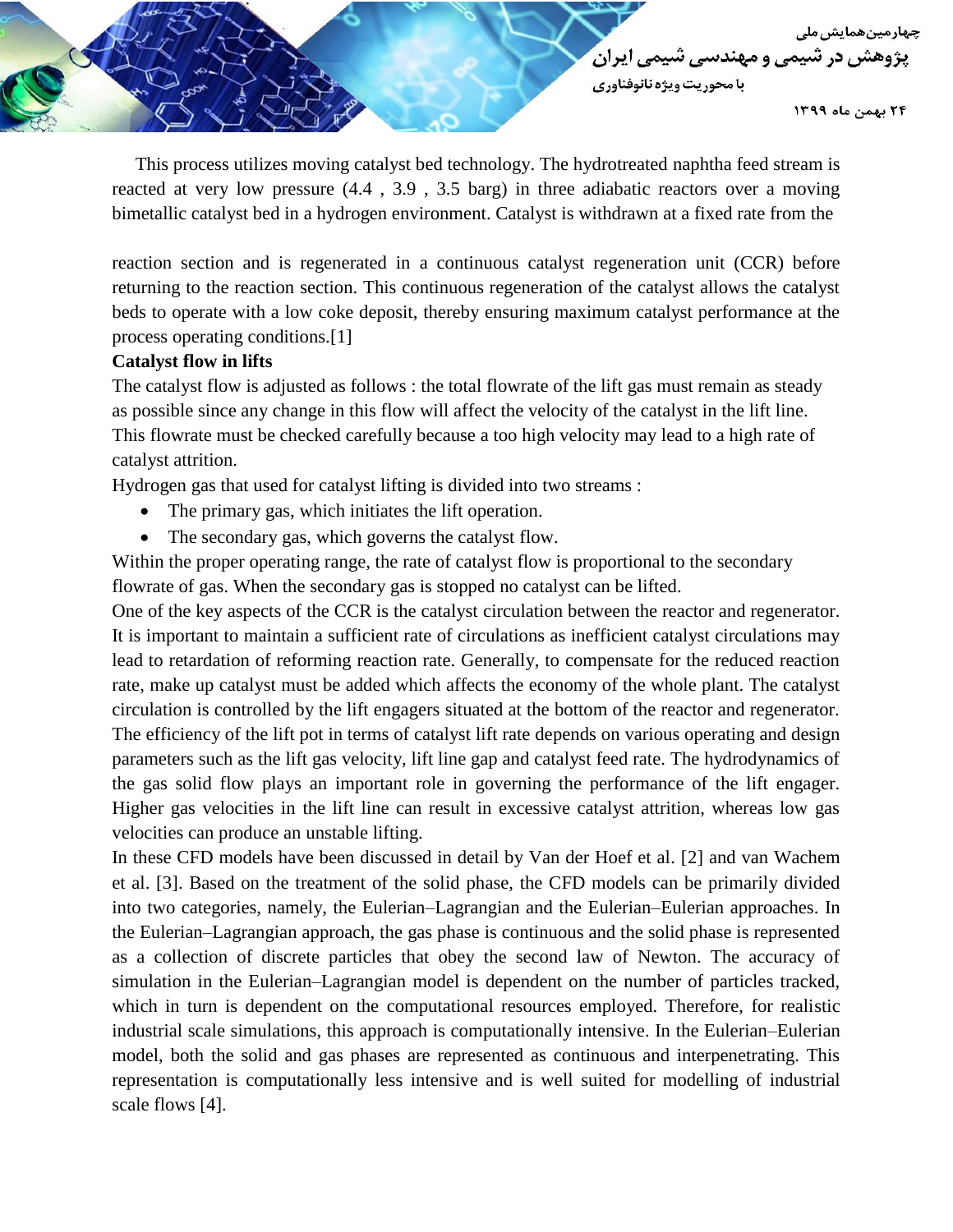

In the Eulerian–Eulerian model, basic transport equations in terms of mass and momentum conservation are written for each phase using an averaging. Enwald et al. [5] have discussed various averaging techniques for the formulation of the two-fluid model equations. The ensemble averaging of local instantaneous balances for each phase is used in formulating the averaged governing equations that are used in the CFD code such as FLUENT. For each phase, the continuity and momentum balance equations are written.

# **2.Hydrodynamic modelling of gas–solid flows**

The hydrodynamic study is simulated using Granular-Eulerian multiphase model. Each phase, in this model, is treated as an interpenetrating continuum represented by a volume fraction at each point of the system. The Reynolds averaged mass and momentum balance equations are solved for each of the phases. The governing equations are given below:

Continuity equation:

$$
\frac{\partial}{\partial t} \left( \alpha_q \rho_q \right) + \nabla \left( \alpha_q \rho_q u_q^{\dagger} \right) = 0 \tag{1}
$$
\n
$$
\frac{\partial}{\partial t} \left( \alpha_q \rho_q u_q^{\dagger} \right) + \nabla \left( \alpha_q \rho_q u_q^{\dagger} u_q^{\dagger} \right) = \alpha_q \nabla P + \nabla \cdot \mathbf{t}_q^{\dagger} + \alpha_q \rho_q g^{\dagger}
$$
\n
$$
+ \left( F_{td}^{\dagger} + F_{q}^{\dagger} + F_{lift,q}^{\dagger} + F_{vm,q}^{\dagger} \right) + \mathbf{C} \tag{2}
$$

Where q is 1 or 2 for primary or secondary phase respectively,  $\alpha$  is volume fraction,  $\rho$  is density,  $u^{\rightarrow}$  is velocity vector, P is pressure and is shared by both the phases,  $\tau^{\equiv}$  is the stress tensor because of viscosity and velocity fluctuation, g is gravity,  $F_{td}^{\rightarrow}$  is force due to turbulent dissipation,  $F_q^{\rightarrow}$  is external force,  $F_{lift}^{\rightarrow}$  is lift force,  $F_{vm}^{\rightarrow}$  is virtual mass force and  $F_{12}^{\rightarrow}$  is interphase interaction force.

The stress-strain tensor is due to viscosity and Reynolds stresses that include the effect of turbulent fluctuation. Using the Boussinesq's eddy viscosity hypothesis the closure can be given to the above momentum transfer equation. The stress strain tensors for gas and solid phase are given by Eqs. (3) and (4) respectively:

$$
\tau_{g}^{\equiv} = \alpha_g \mu_g \left( \nabla v_{g}^{\rightarrow} + \nabla v_{g}^{\text{T}} \right) + \alpha_g \left( \lambda_g - \frac{2}{3} \mu_g \right) \nabla \cdot v_{g}^{\rightarrow} I^{\equiv} \tag{3}
$$

$$
\alpha_s \tau_s^{\equiv} = -P_s I^{\equiv} + \alpha_s \mu_s (\nabla v_s^{\rightarrow} + \nabla v_s^{\rm T}) + \alpha_s (\lambda_s - \frac{2}{3} \mu_s) \nabla . v_{sq}^{\rightarrow} I^{\equiv}
$$
(4)

Where  $\mu$  is the shear viscosity,  $\lambda$  is bulk viscosity and I<sup> $\equiv$ </sup> in the unit stress tensor.

# **2.CFD Method**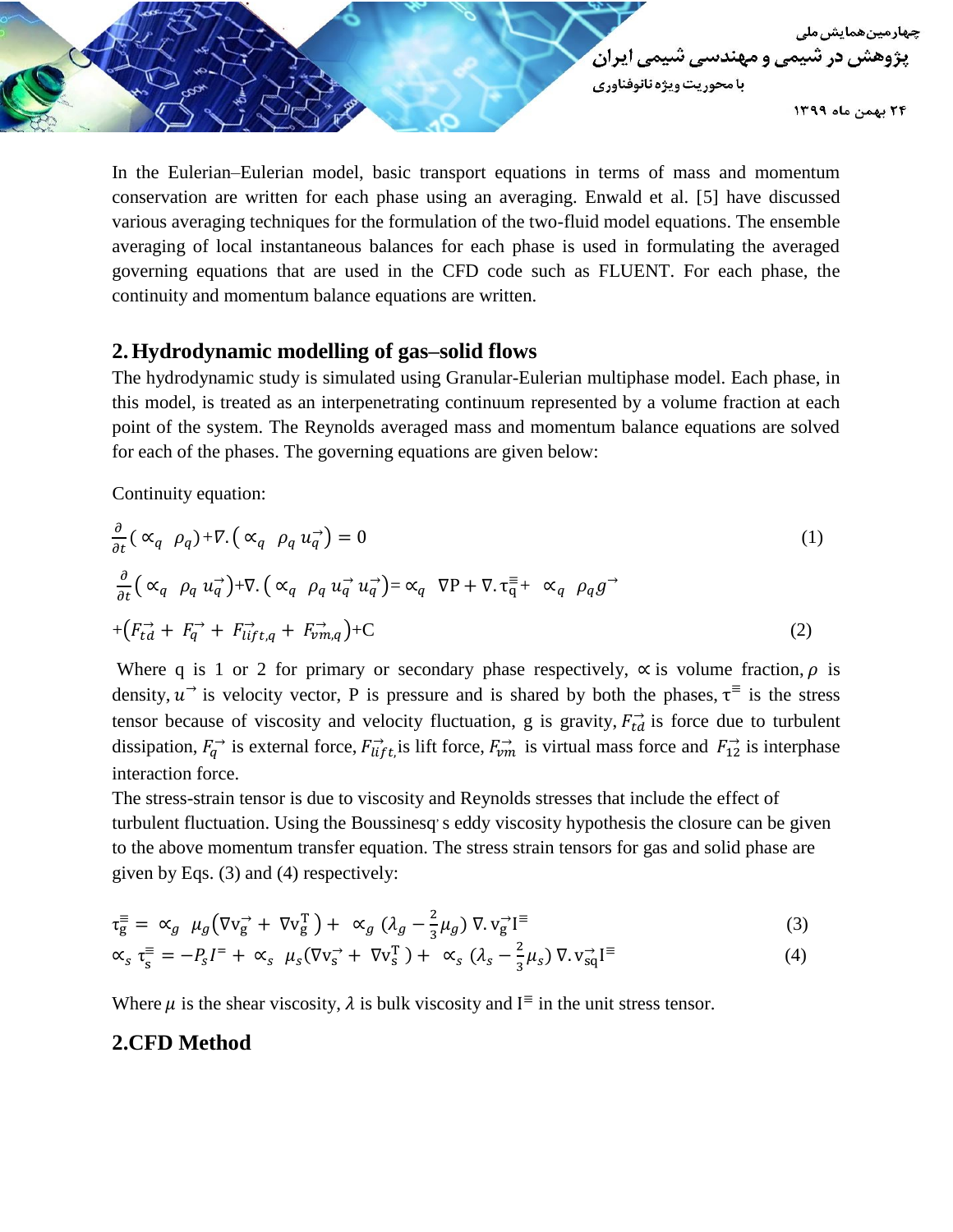<u>جہار میں ھمایشی ملی</u>

3D computational fluid dynamic (CFD) simulations was carried out in order to model the behavior of lift pot of catalyst in CCR unit. The mesh geometry of the lift pot which was created using

Gambit 2.3 as shown in fig.2a and Fluent version 6.3 was used for solving a set of nonlinear equations formed by discretization of the continuity, the particle mass balance and momentum equations. A computational grid consisting of four part: A Primary nozzle that work is lifting the catalyst particle with hydrogen mass flow rate, an inlet line of hydrogen that fluidize the catalyst particles in front of primary nozzle, a catalyst transfer line that is top of primary nozzle, a lift pot volume that catalyst particle free fall into there were used in the four parts that consisted of about 400000 tetrahidral nods. The dimensions of the lift pot geometry shown in Fig.1. In this work study 76% of the lift pot volume is filled with catalyst particles with diameter of 0.008 mm. The physical properties of solid and gas phase are presented in Table 1. An Granular-Eulerian Multi Fluid Model coupled and standard-k- $\varepsilon$  model was selected for turbulency. Standard no-slip boundary condition was considered for all solid surfaces. In this word study we investigate mass flow rate of primary and secondary lifting gas, on hydrogen flow pattern, catalyst flow pattern and

catalyst velocity. To do this we considered three different case that the mass flow rate of primary and secondary lifting gas in each model shown in table2.



| Table 2. The mass flow rate of lifting gas in each model |         |         |         |
|----------------------------------------------------------|---------|---------|---------|
| Mass flow rate of lifting<br>gas(Kg/hr)                  | Case. 1 | Case. 2 | Case. 3 |
| Primary                                                  | 73.3    | 36.7    | 20      |
| Secondary                                                | 36.7    | 73.3    |         |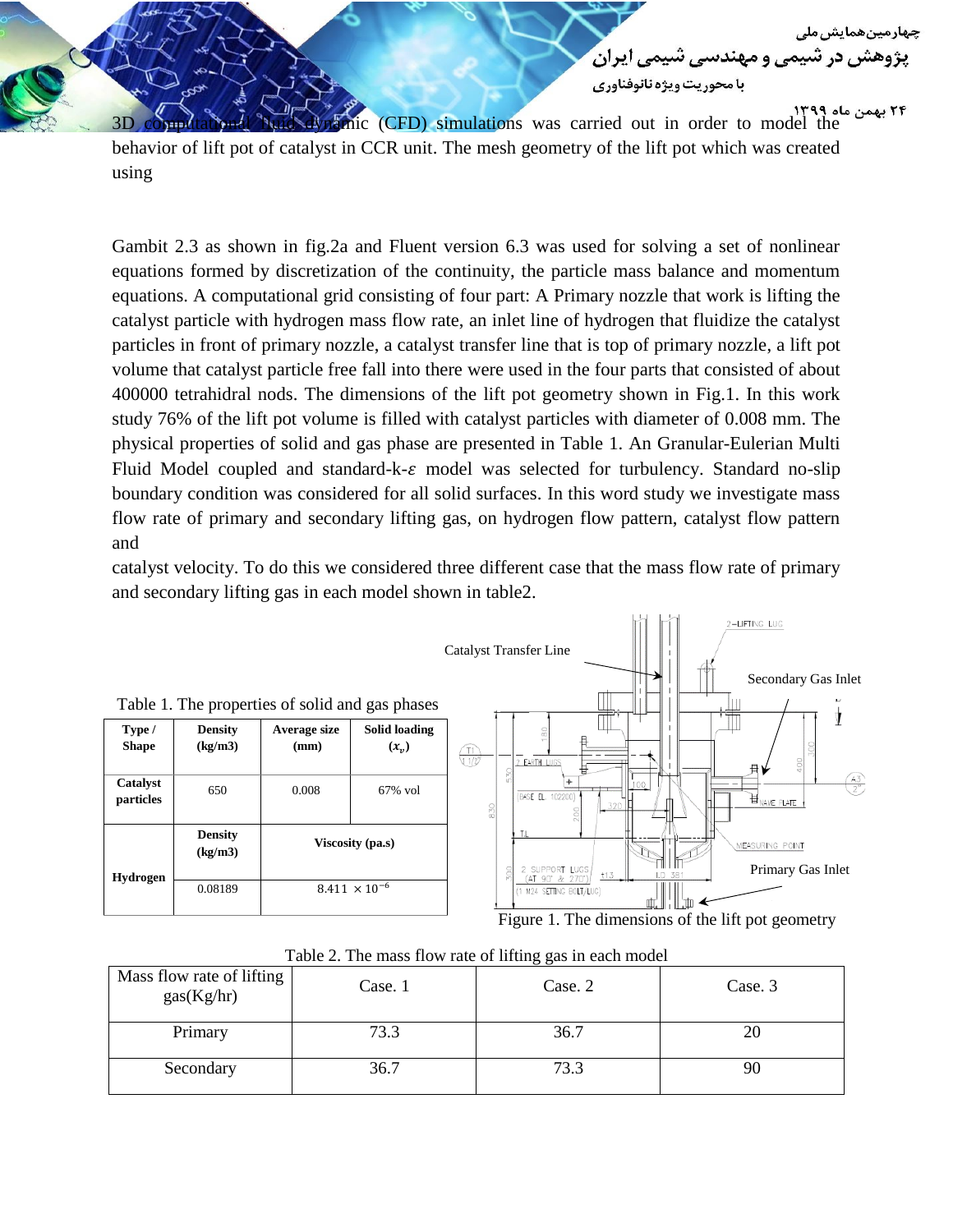

# **1. Results and discussion**

The initial catalyst bed was patched with packed solids (volume fraction 0.67) up to the entrance of the lift line as shown in Fig. 2b and simulations were commenced in an unsteady manner.





Figure 2. (a) The mesh geometry of the lift pot which was created using Gambit 2.3.(b) The initial catalyst bed was patched with packed solids

### **A. Flow Field**

Fig. 3 shows the snapshots of catalyst volume fraction contour and catalyst velocity vectors on axis plane, for the case (2) simulation. It was observed that the catalyst falls though the inlet with an increasing velocity and decreasing volume fraction under the effect of gravity and the convective effect of the secondary gas (Fig. 3a and b). The secondary gas velocity reduces considerably after passing through the baffle region due to the sudden increase in the cross sectional area (Fig. 3b). It appeared that if secondary gas velocity was not adequate to fully fluidize the catalyst, therefore, resulting in a very poor mixing. Similarly, the primary gas immediately changed its direction upwards after entering the vessel and thus lifting the catalyst in the lift line although without any interaction with the bulk of solids in the equipment (Fig. 3b).



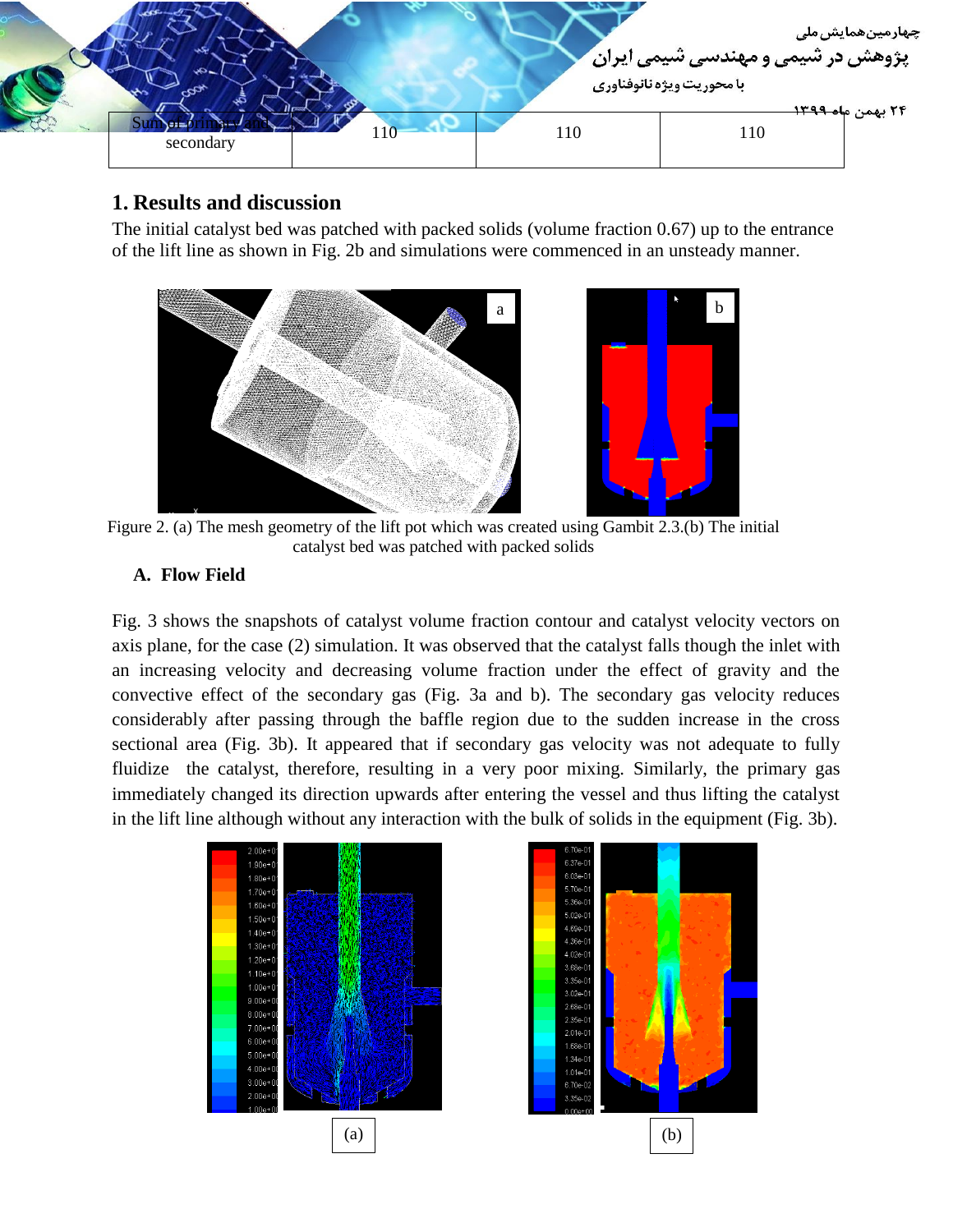



#### **B. Effect of Primary and Secondary lift gas velocity**

The primary and secondary lift gas velocities are very critical parameters which not only affect the catalyst lift rate but also associated disturbances therein. To study the effect of the lift gas flow rate on the catalyst transportation in the lift line, the simulations with various flow rates of primary and secondary gases were conducted. The simulated lift gas velocities, flow rate and the resulting gas velocity in the lift line are shown in Fig. 4. Depending on the lift gas velocities, the catalyst velocity increased sharply to rate of the 25–50% of the primary lift gas velocity.



Figure 4. Velocity distribution of Gas and Catalyst phases in normalized length of lift line

As expected, an increase in the primary gas velocity increased the catalyst velocity in the lift line. A similar trend was observed for the increase in the secondary gas velocity. As shown in Fig. 4, the slip velocity profiles were found to be constant for the most part of the lift line except near the entrance. For all simulated cases, the predicted slip velocities were greater than the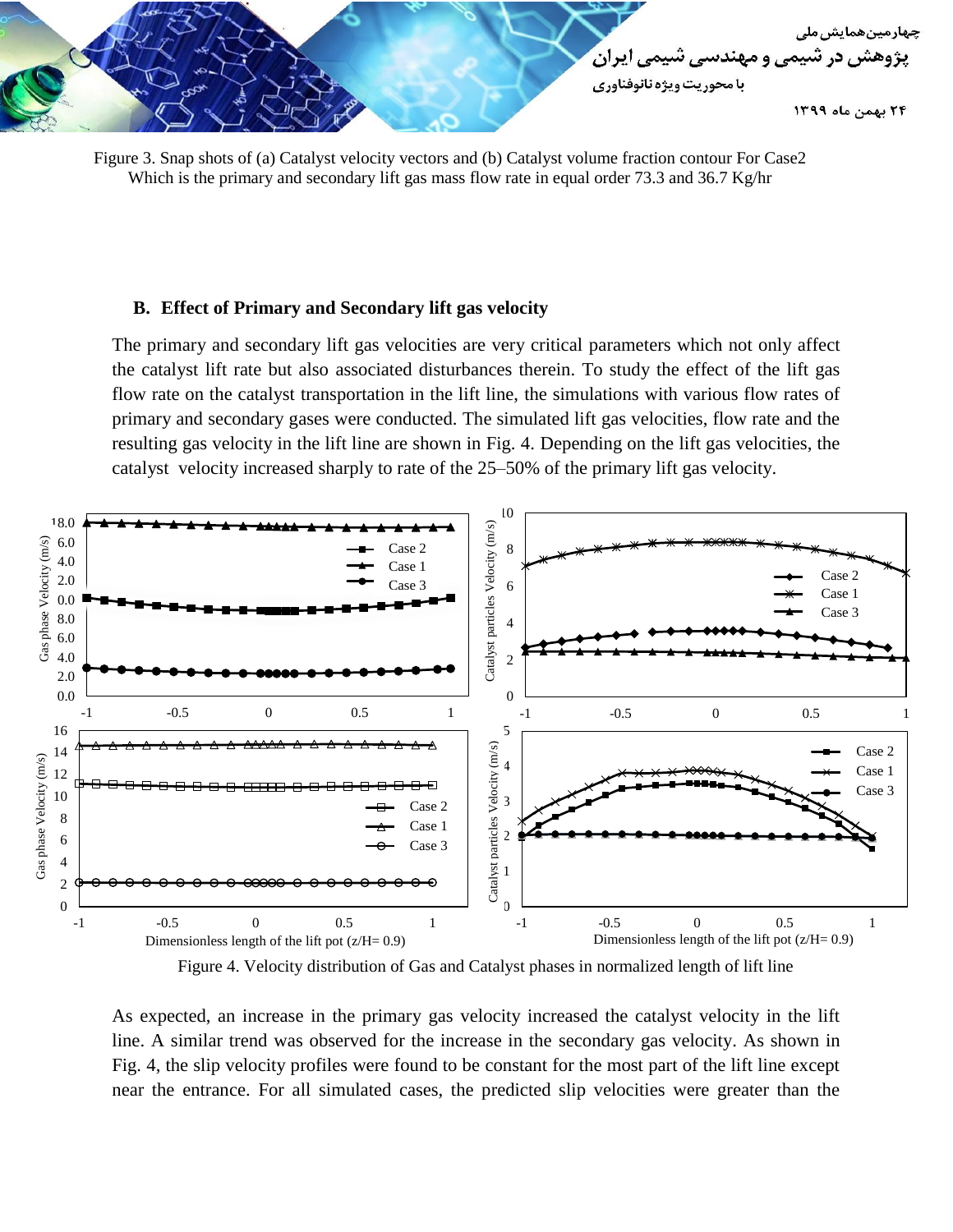

particles in different length of lift line for each three cases. As shown fig.4a with rise of secondary mass flow rate the volume fraction of catalyst in lift line increase.



Figure 5. Volume fraction of catalyst particle in normalized length of lift line

#### **2. Conclusions**

The hydrodynamics of a lift pot, which is used in catalytic reformers, was investigated using a granular Eulerian–Eulerian model. A parametric study was also conducted by simulating three different cases having different combinations of the primary and secondary gas velocities. Flow field, solid particle velocity and solid concentration distribution are simulated. Results show that flow field is almost same for each three cases but amount of velocity is different. According to fig.5b by increasing the mass flow rate of secondary gas we have high density of catalyst particle near the top of primary nozzle and this cause is reason of not lifting of catalyst particles in high mass flow rate of secondary lift gas. As the best velocity of catalyst in lift line is nearly  $2.5 - 3$ m/s, combination of primary and secondary mass flow rate of case.2 is appropriate for lifting catalyst particle in CCR unit.

# **References**

[1] M.A. Van der Hoef, M. van Sint Annaland, N.G. Deen, J.A.M. Kuipers, Numerical simulation of dense gas–solid fluidized beds: a multiscale modeling strategy Annual Review of Fluid Mechanics 70 (2008) 40–70.

[2] M.A. Van der Hoef, M. van Sint Annaland, N.G. Deen, J.A.M. Kuipers, Numerical simulation of dense gas–solid fluidized beds: a multiscale modeling strategy Annual Review of Fluid Mechanics 70 (2008) 40–70.